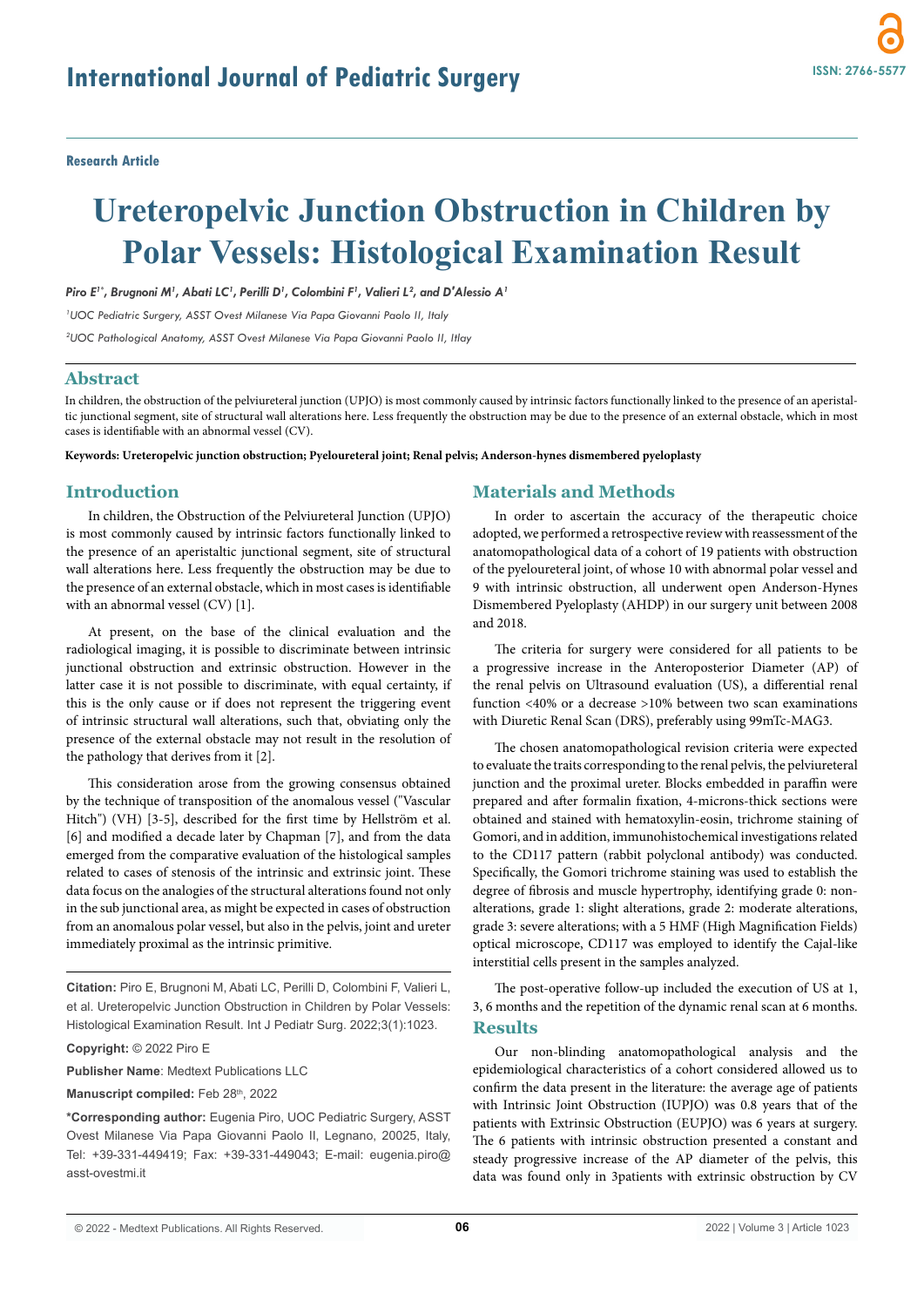(EUPJO-CVs); in 7 patients with extrinsic form, the AP diameter of the pelvis presented a fluctuating increase with long periods of stability on borderline values. Renal function in CVs is expected to be good as the obstruction is thought to be intermittent. However, we noted differential renal function on DRS below 40% in 7(70%) patients with EUPJO by CVs, while this was below 40% in 4 (44.44%) patients with IUPJO.

The histological findings showed uniformly, at each level examined, grade 1 fibrosis in 2 (22%) cases of intrinsic stenosis and in 2 (20%) cases of CV stenosis; grade 2 fibrosis in 6 (67%) and 7 (70%) cases, respectively, and grade 3 fibrosis in 1 case for both groups. Grade 1 muscular hypertrophy was present only in 5 (50%) cases of CV stenosis, grade 2 in 8 (89%) cases of intrinsic obstruction and 5 (50%) of CV, while grade 3 hypertrophy in only one case of intrinsic stenosis (Figures 1 and 2). There were no significant differences between the two groups in terms of detection and degree of fibrosis. For what concerns muscular hypertrophy, although it presents in both groups, it is expressed with greater severity in the patients with intrinsic obstruction. The immunohistochemical examinations performed to evaluate the density variations of the Cajal interstitial cells in the junctional area and in the above and below ones, using a CD117/c-kit, have highlighted findings dominated by the absence or reduction of the number of these in both groups with overlapping results. It is emphasized that, since the mast cells are CD117 positive, only the intramuscular positive cells with large nucleus, star-shaped or with two or more cytoplasmic extensions were counted.

The surgery was determining in all patients to the resolution of stenosis with reduction up to the normalization of pyelectasia to US. The renal functional uptake did not change significantly after the surgery in both groups but the percentage gain was greater in IUPJO patients compared to EUPJO-CV.







**Figure 2**: Histological appearance of EUPJO-CVs. (2A,2B): Grade 1 fibrosis - grade 1 muscular hypertrophy; (2C,2D): Grade 2 fibrosis - grade 2 muscular hypertrophy; (2E,2F): Grade 3 fibrosis - grade 1 muscular hypertrophy.

# **Discussion**

Ureteropelvic Junction Obstruction (UPJO) is the functional or anatomic failure of urine transport from the renal pelvis to the ureter. It is the most common pathologic cause of antenatal hydronephrosis and occurs sporadically one in 750-1500 infants born alive [8], but familial inheritance has been reported. Irrespective of the underlying etiological factor, the renal pelvis can accommodate urine passage with its compliance for a certain period of time but once it loses its viscoelasticity, progressive renal functional deterioration may ensue because of increased intrapelvic pressure [9]. There exist two commonly proposed etiologies of UPJO: intrinsic and extrinsic obstruction. Among the many theories proposed to explain the forms of intrinsic obstruction, the most accredited is the one described in an animal study exposing the retrograde ascent of myogenesis from the uretero-vescical junction to the uretero-pelvic junction after ureteral recanalization; premature arrest of ureteral differentiation at the level of uretero-pelvic junction owing to an incompletely stenotic aperistaltic ureteral segment is the hallmark of intrinsic hypothesis [10]. The extrinsic theory is mostly caused by a crossing lower pole renal vessel (aberrant, accessory, or early branching) causing an impingement on the ureter and obstructing flow; anterior crossing vessels are more common (41%) than posterior ones (7%) [11,12]. The incidence of an aberrant crossing vessel has been reported to be 6% to 11%, but can be as high as 30% to 70% in older symptomatic children; moreover, highly significant association of intrinsic obstruction with CV which in some cases reaches about 25% [13-15].

However to date, embryological, anatomical, and functional studies have failed to reveal the exact pathophysiological mechanism underlying UPJO. There is still an ongoing discussion whether CVs are even able to cause UPJO or whether they become trapped by an expanding renal pelvis in patients with intrinsic obstruction. IUPJO